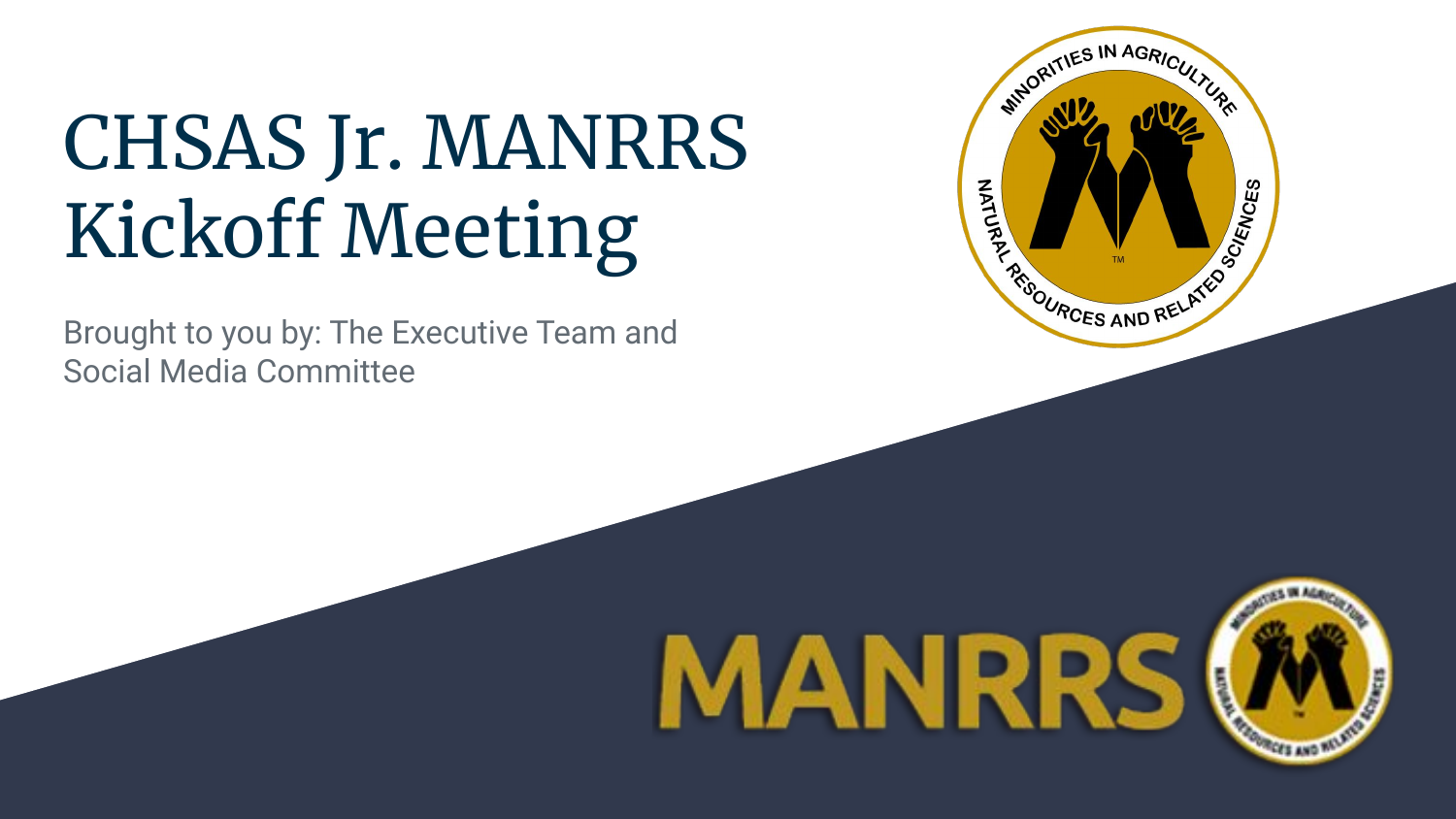#### What is MANRRS and why you should be involved?



❖ MANRRS promotes academic and professional advancement by empowering minorities in agriculture, natural resources, and related sciences.

❖ MANRRS gives great opportunities for personal and academic growth, helping with skills such as public speaking and networking.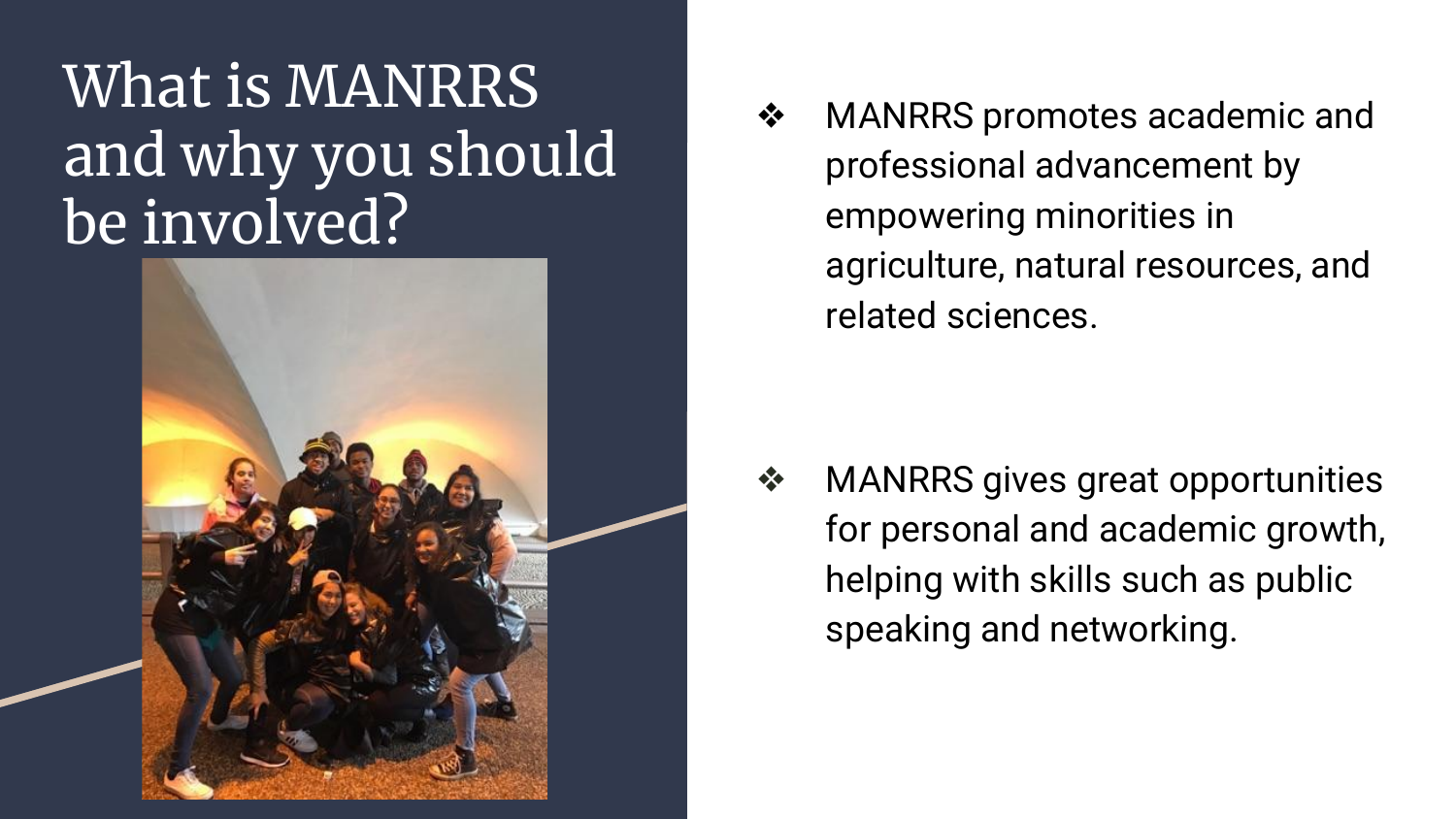## What is the difference between MANRRS and FFA?

❖ MANRRS attempts to provide networks to support professional development of minorities. It is a springboard for their entry into and advancement in careers where they otherwise could be lost in the shee number and established connections of mains participants.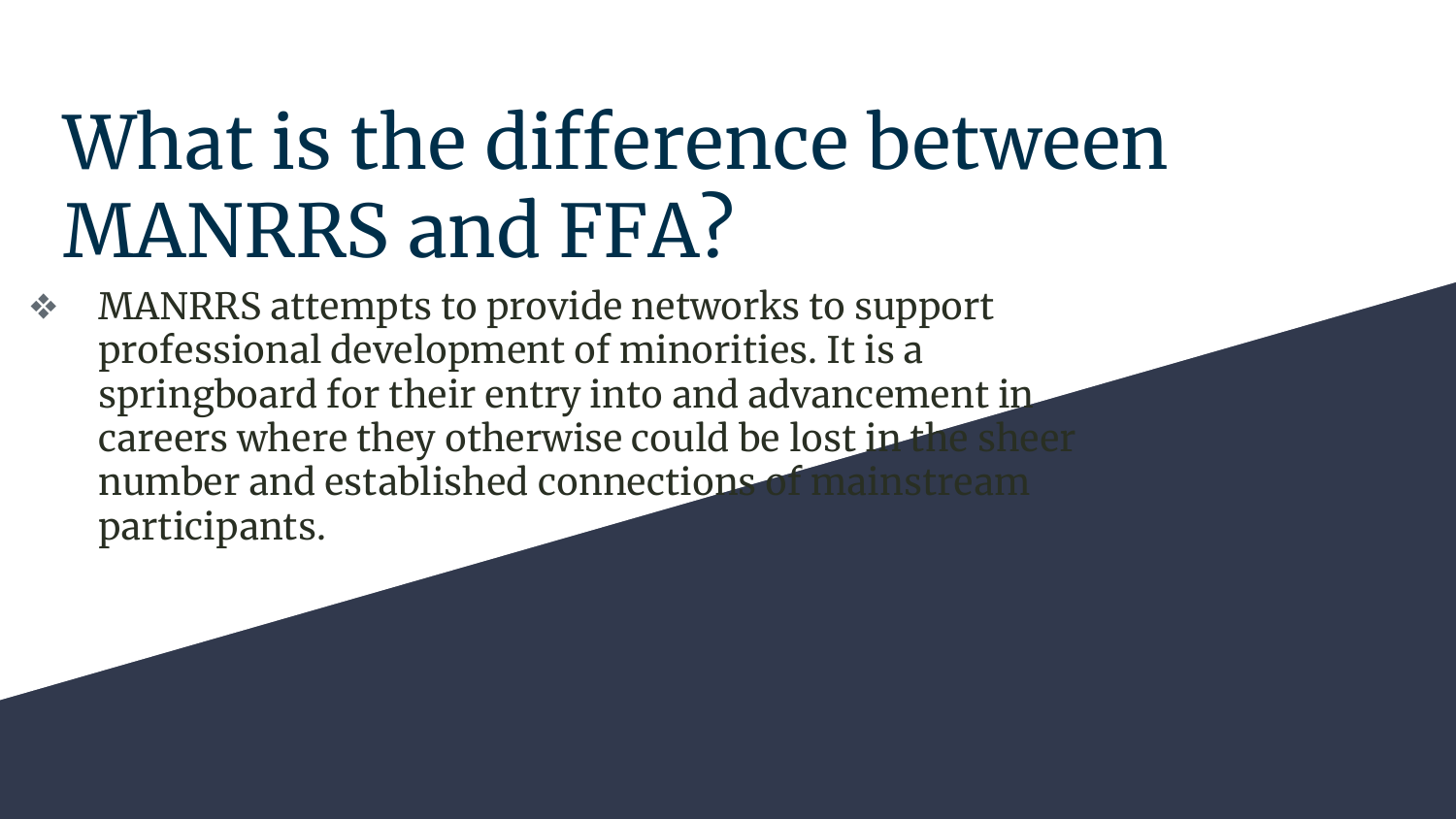### Intro to the Executive Team: Angel Stafford



- ❖ Treasurer: keeps track of funds, monitors and analyzes MANRRS financial history in hope of profit and growth.
- What I hope to gain this year:
	- $\triangleright$  A better understanding and brotherhood with our members.
	- ➢ Positive outcomes to team led events
	- ➢ A greater sense of leadership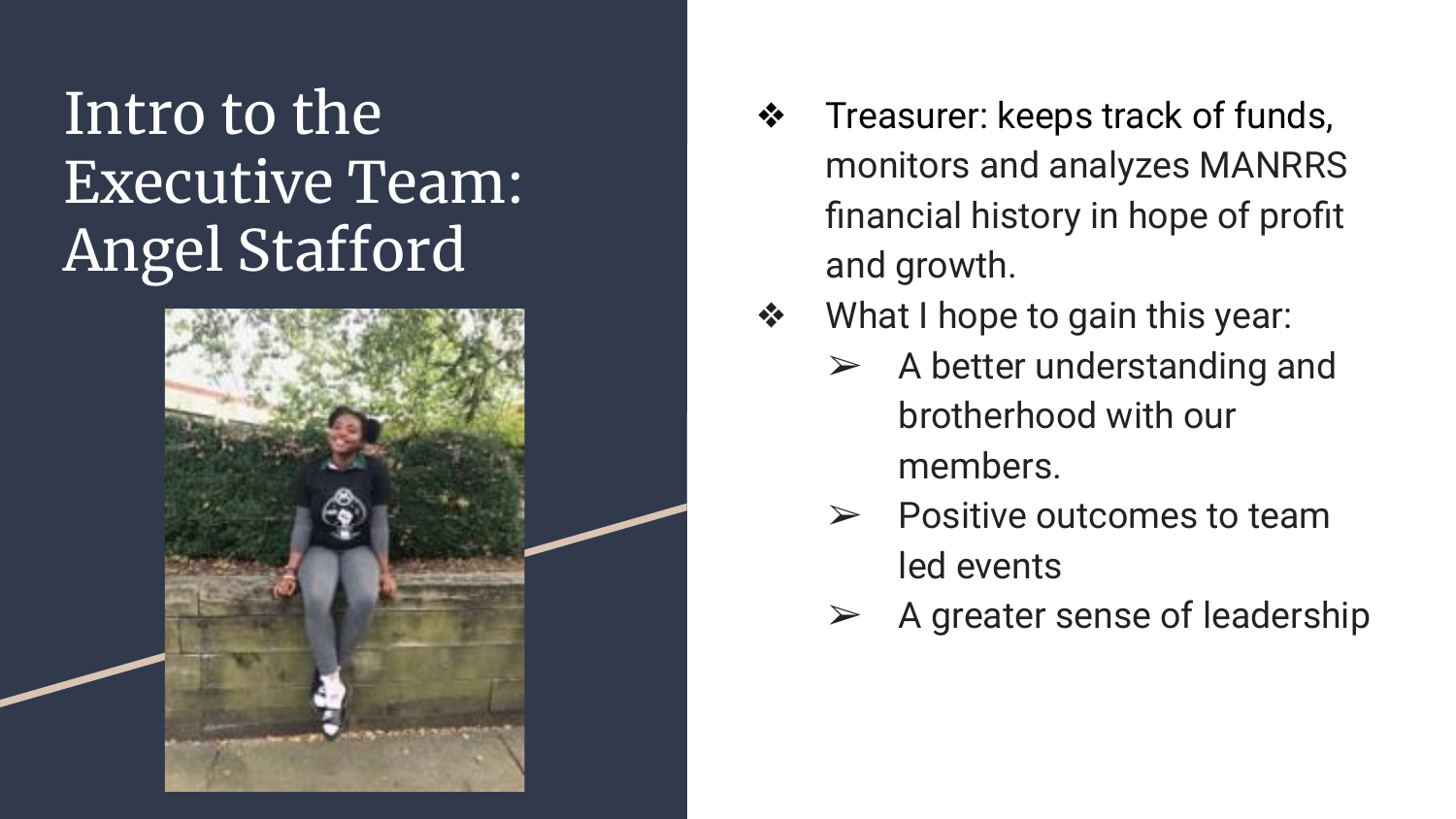### Intro to the Executive Team: Amy Van de Velde



#### **Historian**

- ➢ Visual documentation of events
- $\triangleright$  Operate/monitor online postings
- ➢ Photograph all activities.
- What I hope to gain from this year:
	- ➢ Connections with students
	- ➢ Push towards interests of mine and others
	- $\triangleright$  Prepare for college, jobs, and networking
	- $\triangleright$  Personal growth and growth from others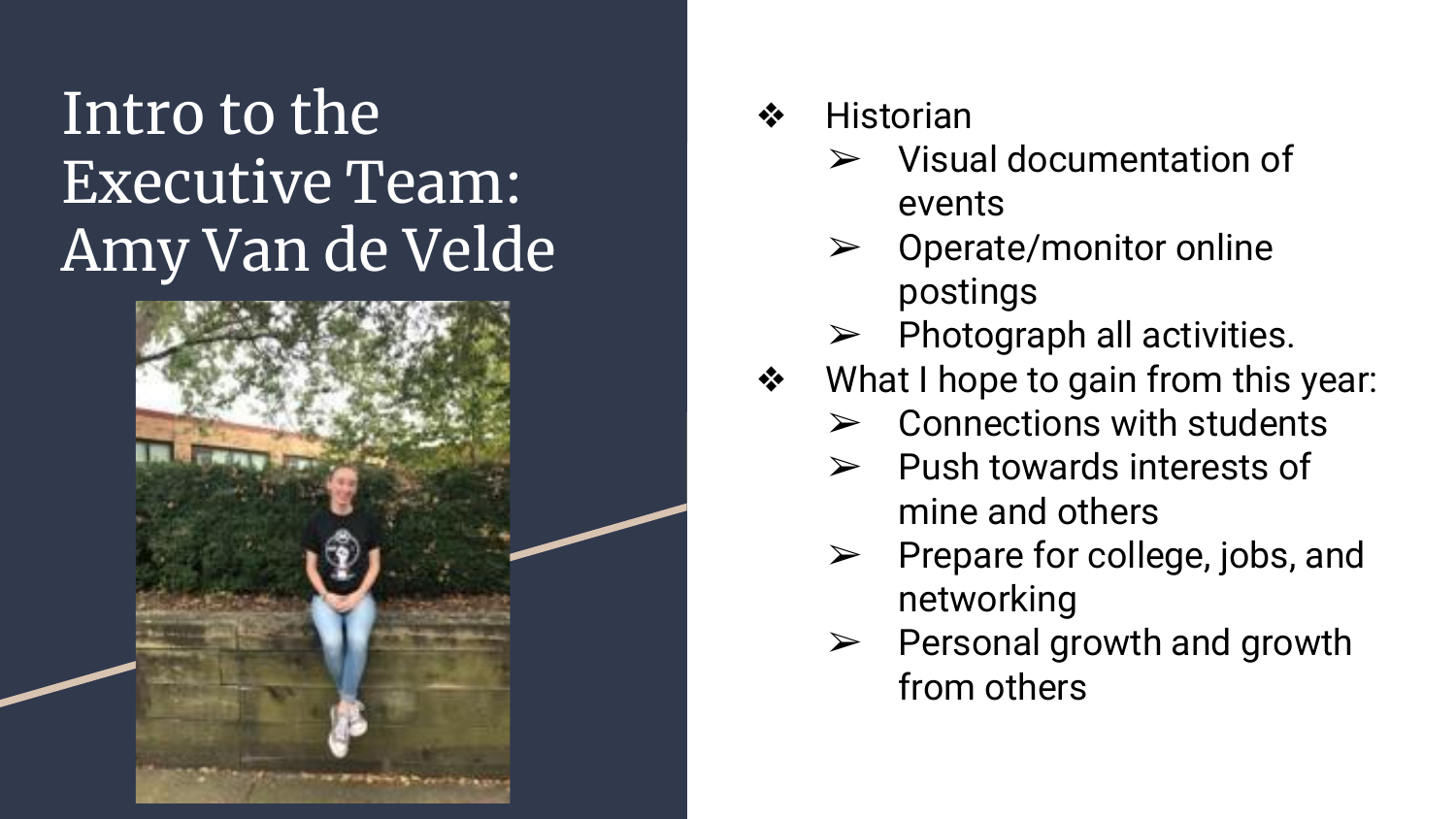#### Intro to the Executive Team: Rose Carroll



- Secretary: Records notes from all meetings
	- ➢ UIUC Chapter: Corresponds with our collegiate chapter

- ❖ What I hope to Gain this year:
	- $\triangleright$  Networking with colleges and professionals
	- $\triangleright$  Relationships with fellow peers
	- $\triangleright$  Strengthen our CHSAS chapter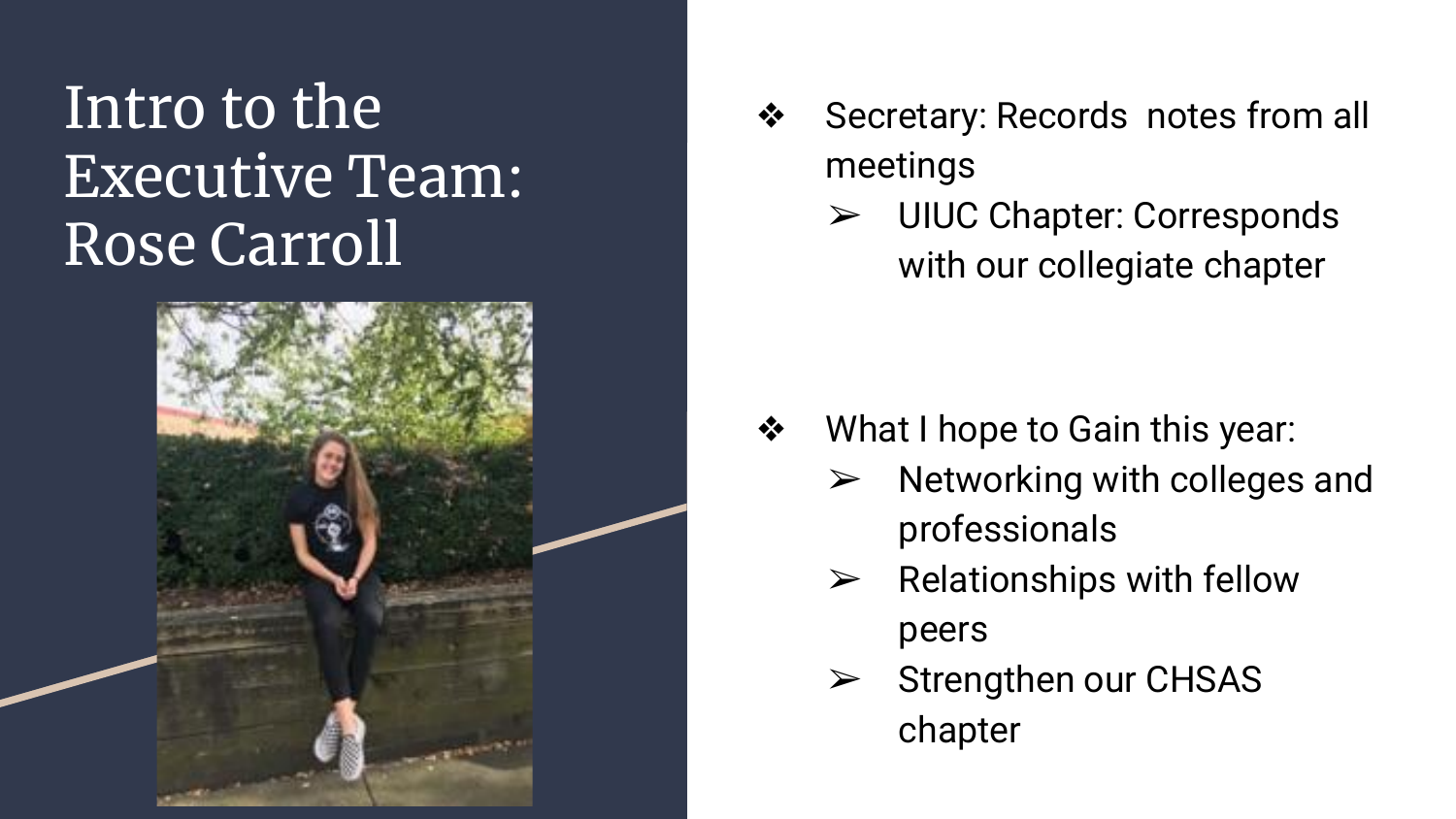#### Intro to the Executive Team: Cynthia Vides



- ❖ Vice President
	- ➢ Oversees all committee activities
	- $\triangleright$  Assists President with meetings
- What I hope to gain this year:
	- $\triangleright$  I hope MANRRS benefits everyone
	- $\triangleright$  To grow as an individual
	- $\triangleright$  To have the chapter recognized
	- $\triangleright$  Make sure that MANRRS is working up to the potential it needs to be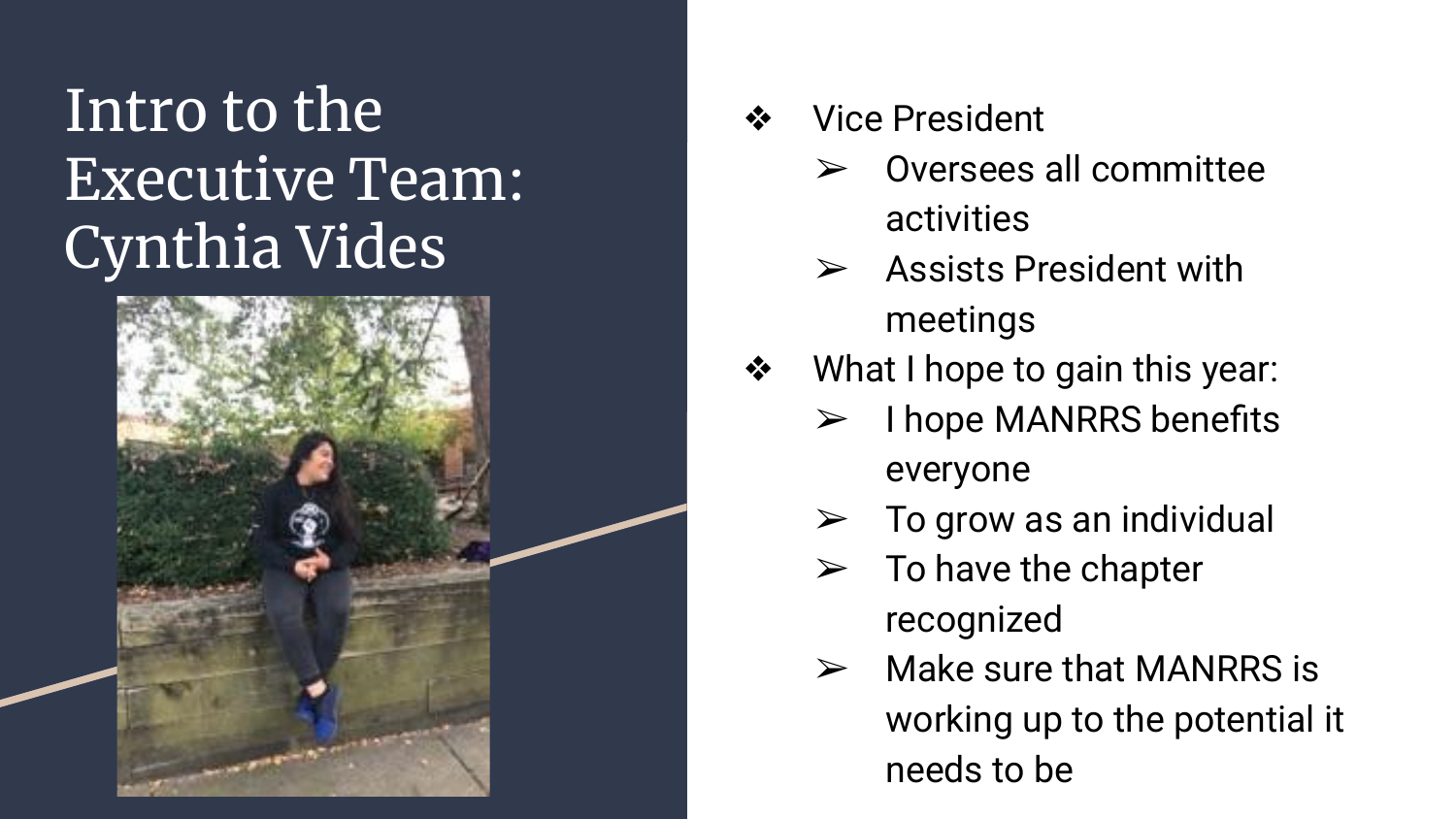### Intro to the Executive Team: Gwen Balto



- President:
	- ➢ Presides over meetings
	- ➢ Carry out provisions of the constitution
	- ➢ Assist Vice President in overseeing of all committee activities
- What I hope to gain from this year:
	- $\triangleright$  Improve and form new relationships (peers, advisors, connections)
	- $\triangleright$  Improve leadership and people skills
	- ➢ Increase and maintain excitement and motivation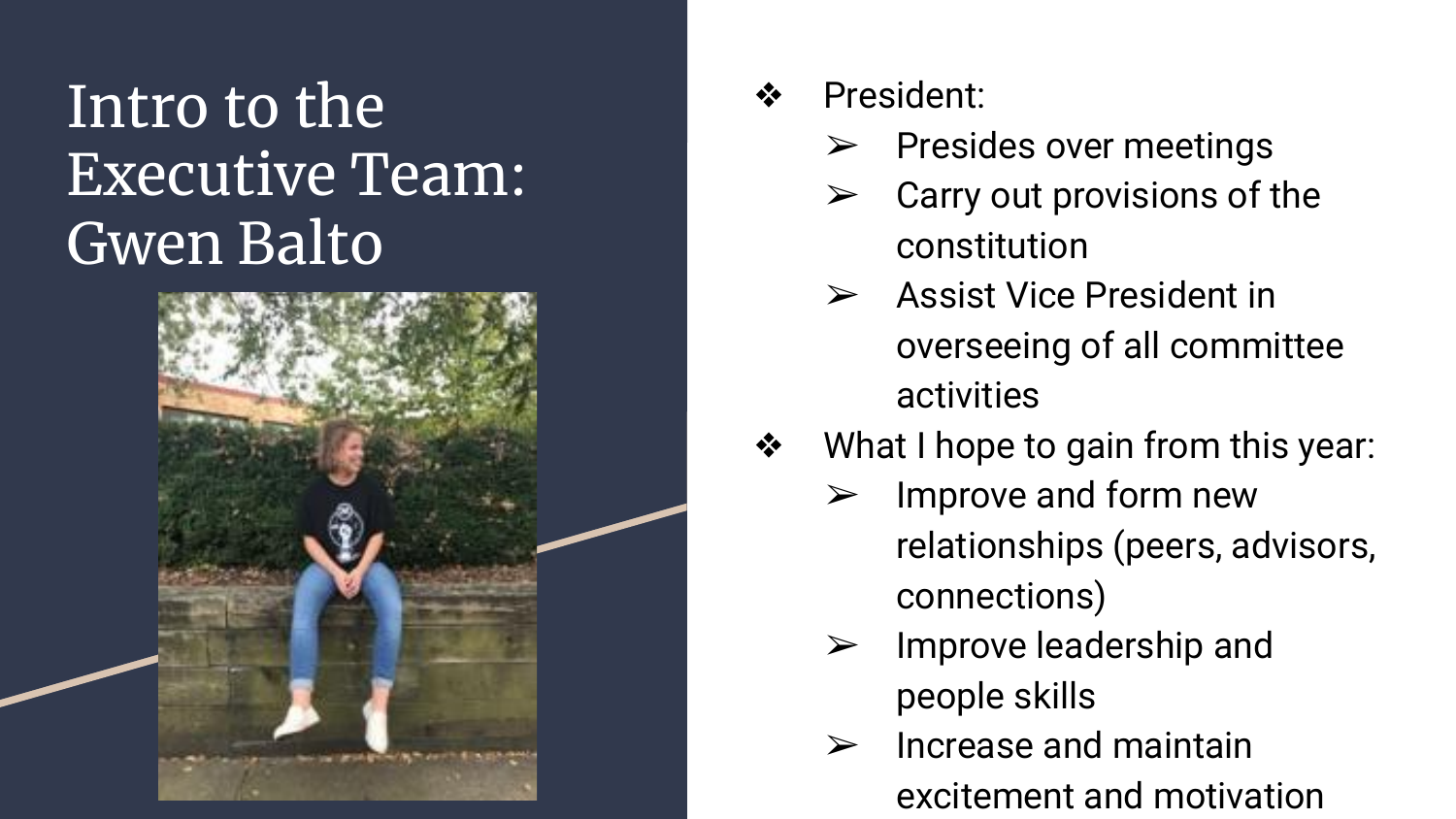#### Intro to the Committee Chairs



- Nancy Padilla-Social Media Chair
- ❖ Daniel Vogwill-Fundraising Chair
	- Jada Shavers-Activity Chair
- ❖ Paola Beltran-Junior MANRRS Liaison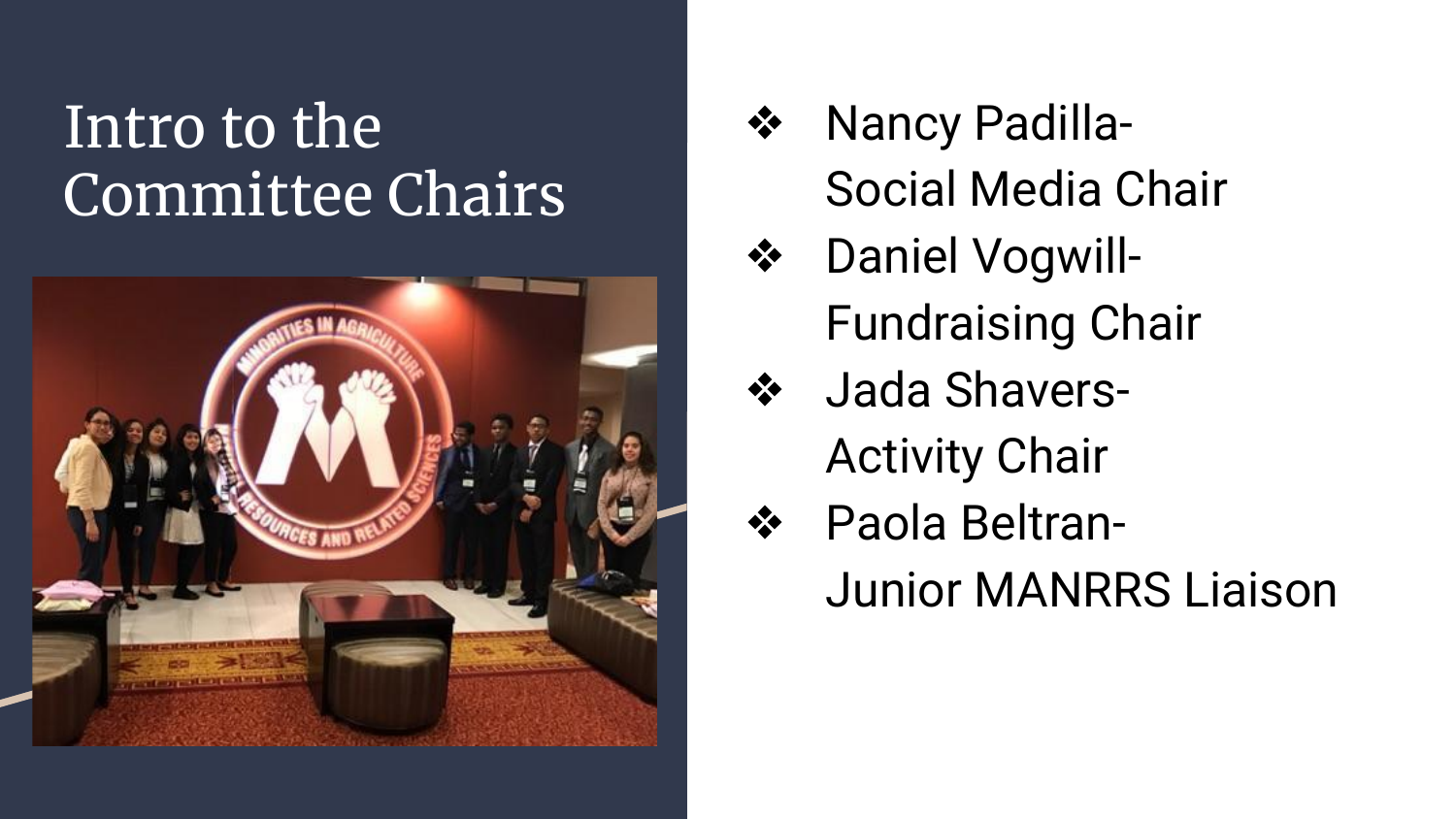#### Intro to our Amazing Advisors



#### Mr. Rhodes:

- ❖ Freshmen Ag Careers and Leadership teacher
- ❖ Alumni of UIUC

#### Ms. Kee:

- ❖ Horticulture Pathway teacher
- ❖ Alumni of Michigan State **University**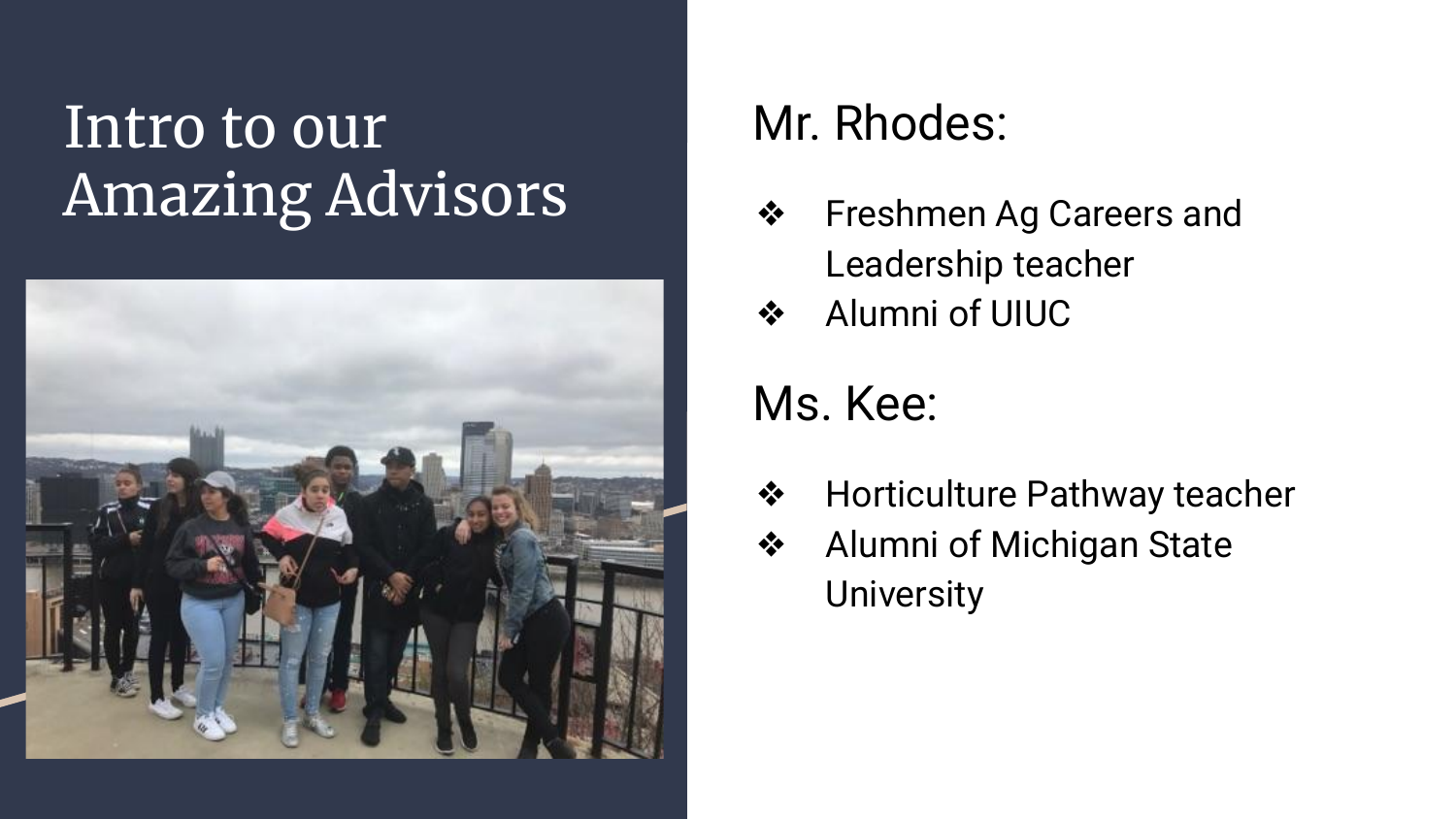#### Upcoming Conferences



➔ Region V

Hosted by Purdue University West Lafayette, Indiana October 20-22

- $\rightarrow$  University of Kentucky Jr. MANRRS Institute Dec. 8-9
- **→** 33rd Annual Career Fair and Training Conference Sheraton Greensboro at Four Seasons Greensboro, North Carolina April 4-7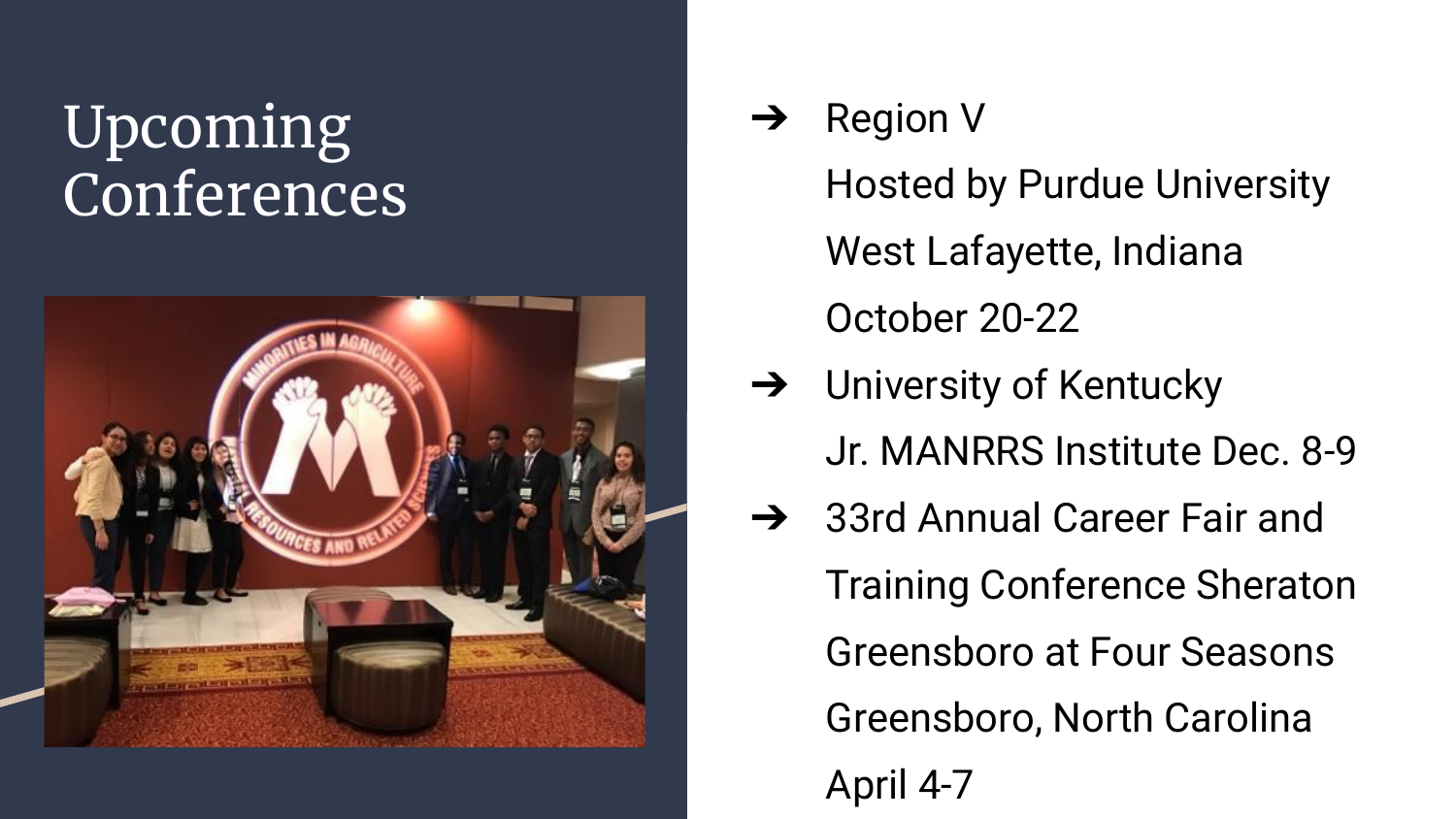#### Future Workshops



- **→** Mock Job Interviews
- $\rightarrow$  Resume Building
- **→** Professional Dress/Mannerism
- $\rightarrow$  College Prep
- ➔ Elevated/Networking
- $\rightarrow$  Business cards
- $\rightarrow$  ACT/ SAT Prep
- **→** Cover Letter/Personal Statement
- $\rightarrow$  Finding perfect career for you
- $\rightarrow$  Scholarships
- ➔ Competition Practice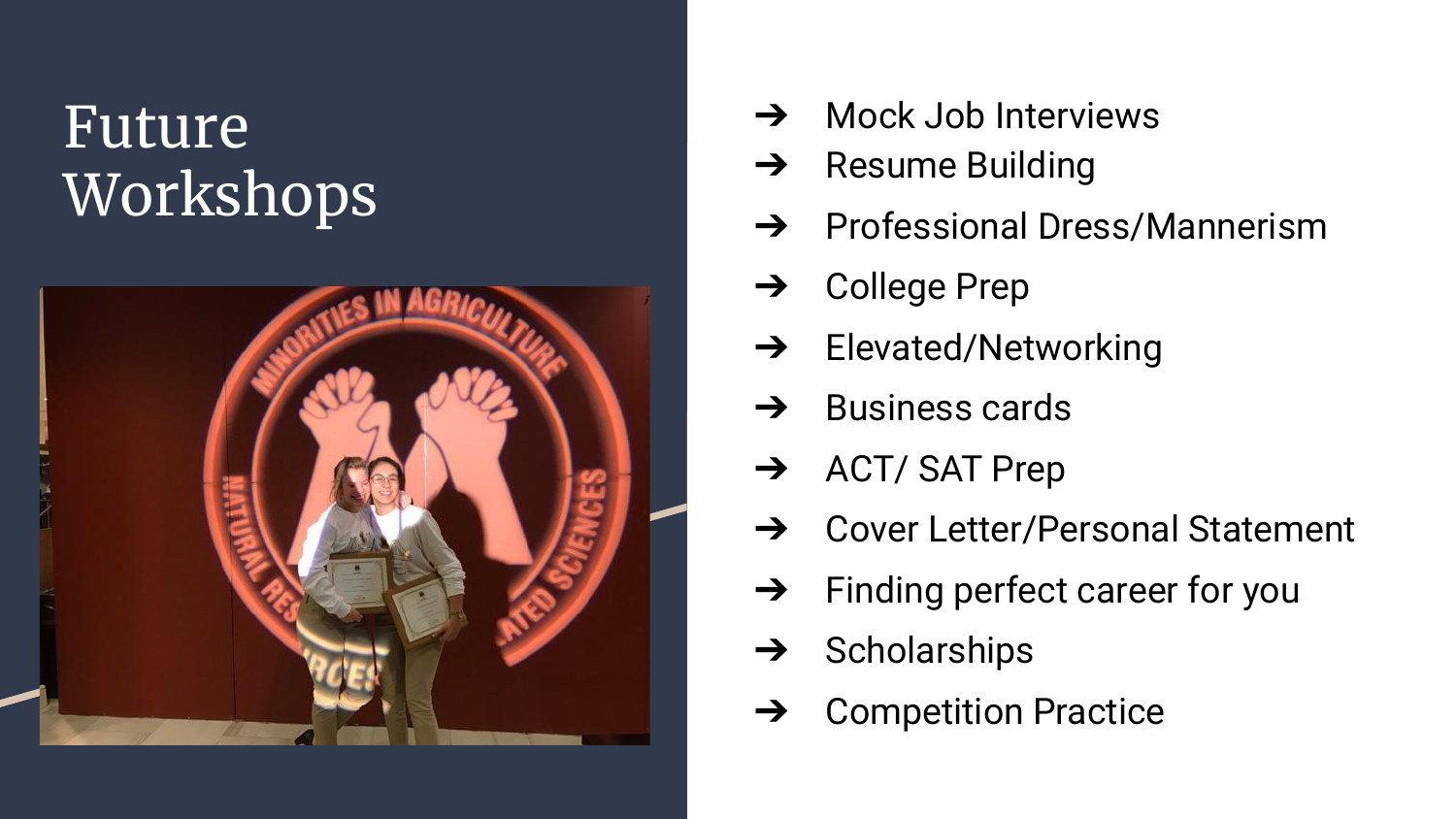### Applications of Committee Members



- Sophomores Seniors can apply
- Various amount of members per committee
- Social Media- In charge of accounts/postings
- Fundraising- Plan events/organize ideas
- Activity- Works on events for the meetings
- Liaison- Organizes information to be shared with partnered chapter **\*\*You can apply for these positions, only after you have been accepted into the MANRRS chapter\*\***